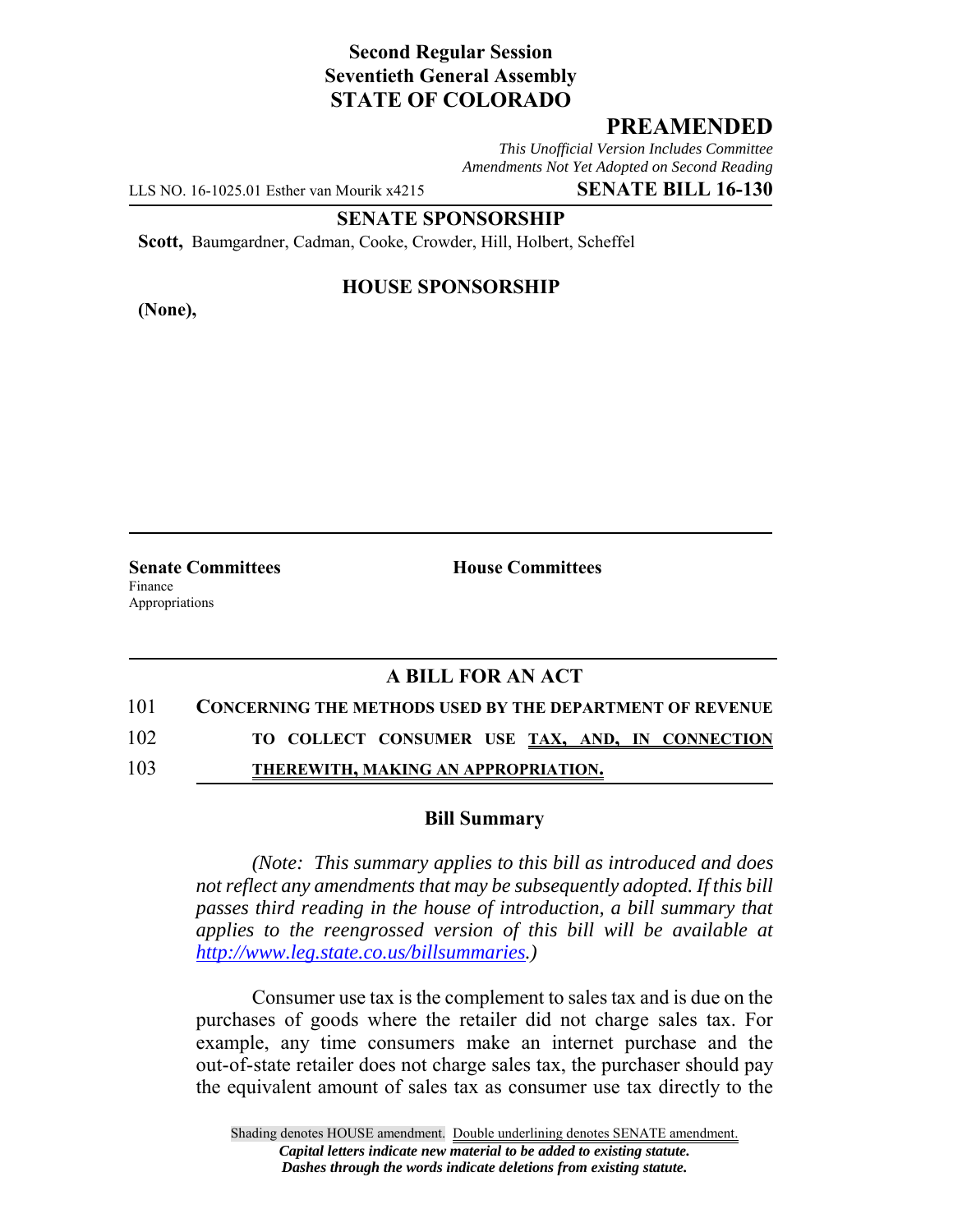department of revenue.

The Colorado department of revenue has added a use tax line to the 2015 individual income tax return form in an effort to make self-reporting of use tax more convenient for consumers.

The bill specifies that after the 2015 income tax year the department of revenue is not allowed to add use tax reporting lines to the individual income tax return form for any reason.

The bill also prohibits the department of revenue from auditing any taxpayer for any amount he or she reported on the use tax lines included in the 2015 individual income tax return form.

# **SECTION 1.** In Colorado Revised Statutes, 39-26-202, **amend**  $3 \quad (1)$  (c) as follows:

 **39-26-202. Authorization of tax.** (1) (c) (I) Such tax shall be payable to and shall be collected by the executive director of the department of revenue and shall be computed in accordance with schedules or systems approved by said executive director; EXCEPT THAT AFTER THE INCOME TAX YEAR COMMENCING JANUARY 1, 2015, THE EXECUTIVE DIRECTOR SHALL NOT ADD USE TAX REPORTING LINES TO ANY INDIVIDUAL INCOME TAX RETURN FORM FOR ANY REASON. The transfer of wireless telecommunication equipment as an inducement to enter into or continue a contract for telecommunication services that are taxable pursuant to part 1 of this article shall not be construed to be storage, use, or consumption of such equipment by the transferor.

 (II) NOTWITHSTANDING ANY OTHER SECTION OF LAW, THE DEPARTMENT OF REVENUE SHALL NOT AUDIT ANY TAXPAYER FOR ANY AMOUNT HE OR SHE REPORTED ON THE USE TAX LINES INCLUDED IN THE 2015 INDIVIDUAL INCOME TAX RETURN FORM.

 **SECTION 2. Appropriation.** (1) For the 2016-17 state fiscal year, \$48,877 is appropriated to the department of revenue. This

-2- 130

*Be it enacted by the General Assembly of the State of Colorado:*